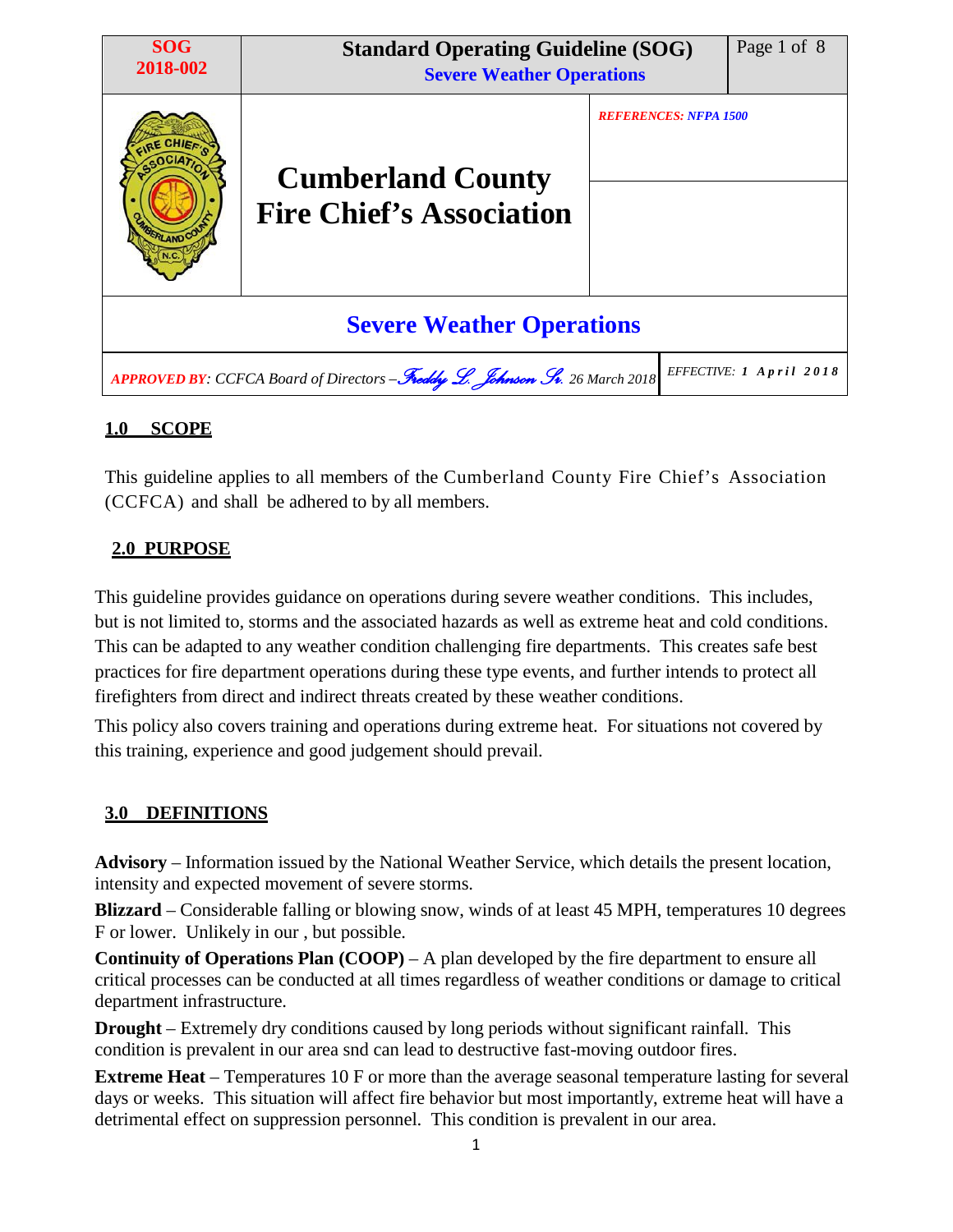**Flash Flood** – Raging torrents of water which rip through bodies of water after heavy rains, surging well beyond the normal crest stage of lakes, streams, creeks, rivers and other tributaries.

**Flood** – Slow or fast rising currents of water associated with heavy reinfall or melting snow or ice.

**Freezing Rain** – Rain that freezes as it strikes the ground or other surfaces forming a coat of ice. This condition is prevalent in our area.

**Hail** – Small to very large particles of ice associated with thunderstorms.

**Heat Index** – An accurate measure of how hot it really feels when relative humidity is added to the actual air temperature. The wet bulb temperature is usually at least 10 degrees F higher than the actual air temperature.

**Heavy Snow** – Snow fall accumulations of 4 inches in a 12 hour period of 6 inches in 24 hours.

**High Winds** – Sustained winds of at least 40 MPH or gust of at least 50 MPH or greater expected to last for at least 1 hour.

**Hurricane** – Tropical storm winds reach a minimum constant speed of 74 MPH. These winds blow in a large spiral around a relatively calm center known as the eye. Around the rim of the eye, winds may gust to more than 200MPH. The entire storm dominates the ocean surface and lower atmosphere over thousands of square miles. The Atlantic Hurricane season lasts from June 1 through November 30 of each year. Because of our proximity to the coast (approximately 100 miles) the effects of a hurricane making land fall on the North Carolina coast can cause major problems in our area.

**Ice Storm** – See freezing rain.

**Lightning** – The discharge of electricity from within a storm cloud usually accompanying a thunderstorm. The current produced by lightning can be as much as 100 million volts and create temperature that can exceed 30,000 degrees F. Because of the country's topography, the majority of thunderstorms we experience create lightning strikes.

**MPH** – miles per hour

**PFD** – Personal floatation device.

**SHALL -** Indicates a mandatory requirement.

**Severe Weather Watch** – Indicates that a storm may be imminent within 36 hours.

**Sleet** – Small particles of ice usually mixed with rain.

**Standard Operating Guidelines (SOG) - Documents that help establish how an organizati** o n will operate and how its members are expected to carry out specific duties outlined in general terms.

**Target Occupancies** – are occupancies with high probability of trapped victims or a structure that stores large amounts of hazardous materials or is susceptible to structural failure. Examples would be schools, hospitals, health-care facilities and factories.

**Thunder** – The crash and rumble associated with lightning, caused by the explosive expansion of air heated by lightning. The sound of thunder is sharp and explosive when lightning is nearby and more of a growl and rumble when lightning is at a distance.

**Thunderstorm** – Results when cold upper air sinks and warm moist air rises causing the development of storm clouds. Thunderstorms cause strong winds, lightning, hail and rain.

**Tornado** – A relatively short lived storm consisting of violently rotating columns of air that descend in a funnel shape from thunderstorm cloud systems. Tornados can travel up to 60 MPH with wind speeds close to 400 MPH within the tornados' center. The average path of destruction is 250 yards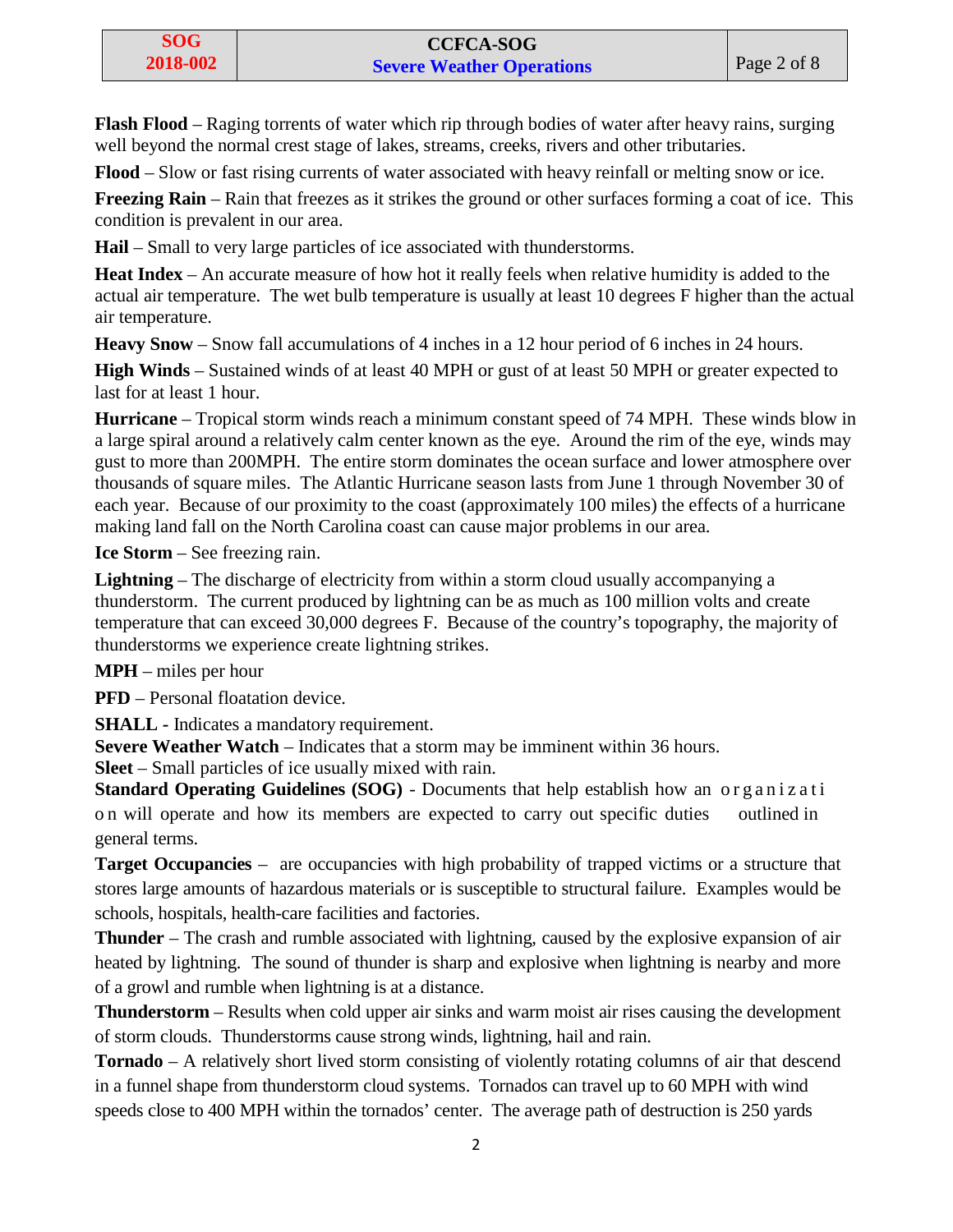wide and 15 miles in length. Typically, tornado season runs from March 1 through June 1, but can take place any time of the year.

**Windshield Survey** – The process of driving through a fire district to assess the amount of damage a weather event has created. Priority and target structures should be assessed during this process.

**Target Occupancies** – These are occupancies with a high probability of trapped victims or a structure that stores large amounts of hazardous materials or is susceptible to structural failure. Examples would be schools, hospitals, health-care facilities and factories)

**Continuity of Operations Plan (COOP)** – This is a plan developed by the fire department to ensure all critical processes can be conducted at all times regardless of weather conditions or damage to critical department infrastructure.

**Wet Bulb Thermometer** - This meter measures and displays Heat Stress Index (WBGT), which is how hot it feels when humidity is combined with temperature, air movement, and direct or radiant sunlight. This thermometer provides a more accurate reading then a normal thermometer.

## **4.0 General Guidelines**

- a. Fire Departments shall have a viable continuity of operations plans (COOP) that ensures uninterrupted critical service delivery during severe weather events.
- b. Fire departments shall have emergency evacuations plans for relocation of apparatus and critical equipment.
- c. Fire department apparatus and vehicles shall be fueled and fully functional prior to storm warnings.
- d. Fire departments shall update all phone rosters and conduct a phone check prior to major weather events.
- e. Fire departments should develop and check primary, alternate, contingency and emergency communications plans.
- f. Fire departments shall ensure sufficient batteries for portable radios, handlights and medical tools are on hand.
- g. Fire departments should encourage members to designate safe havens for their personnel.
- h. Fire departments should identify facility utility shut offs, and ensure firefighters know the proper procedure for shut down.
- i. Ensure firefighter families are safe and have evacuation capabilities.
- j. Chief officers have discretion to alter or cease operations if they feel the safety of their personnel is compromised or in jeopardy. Company officers have discretion to cease operations whenever they deem conditions to be unsafe for their crew members.
- k. Fire departments should conduct windshield surveys of their response areas to determine damage, routes of access/evacuation and areas where service cannot be provided. Report this information to dispatch as soon as possible.
- l. Fire departments should not operate aerial devices in winds over 35 MPH.
- m. Adaptive response

1. During storm conditions, multiple calls can occur that quickly deplete resources. It may be prudent to respond with one apparatus versus a full assignment.

2. This precludes resources being tied up for what may prove to be a false alarm,

and allows resources to remain in service and be available for other responses

3. This procedure reduces risk to personnel, equipment and the general public.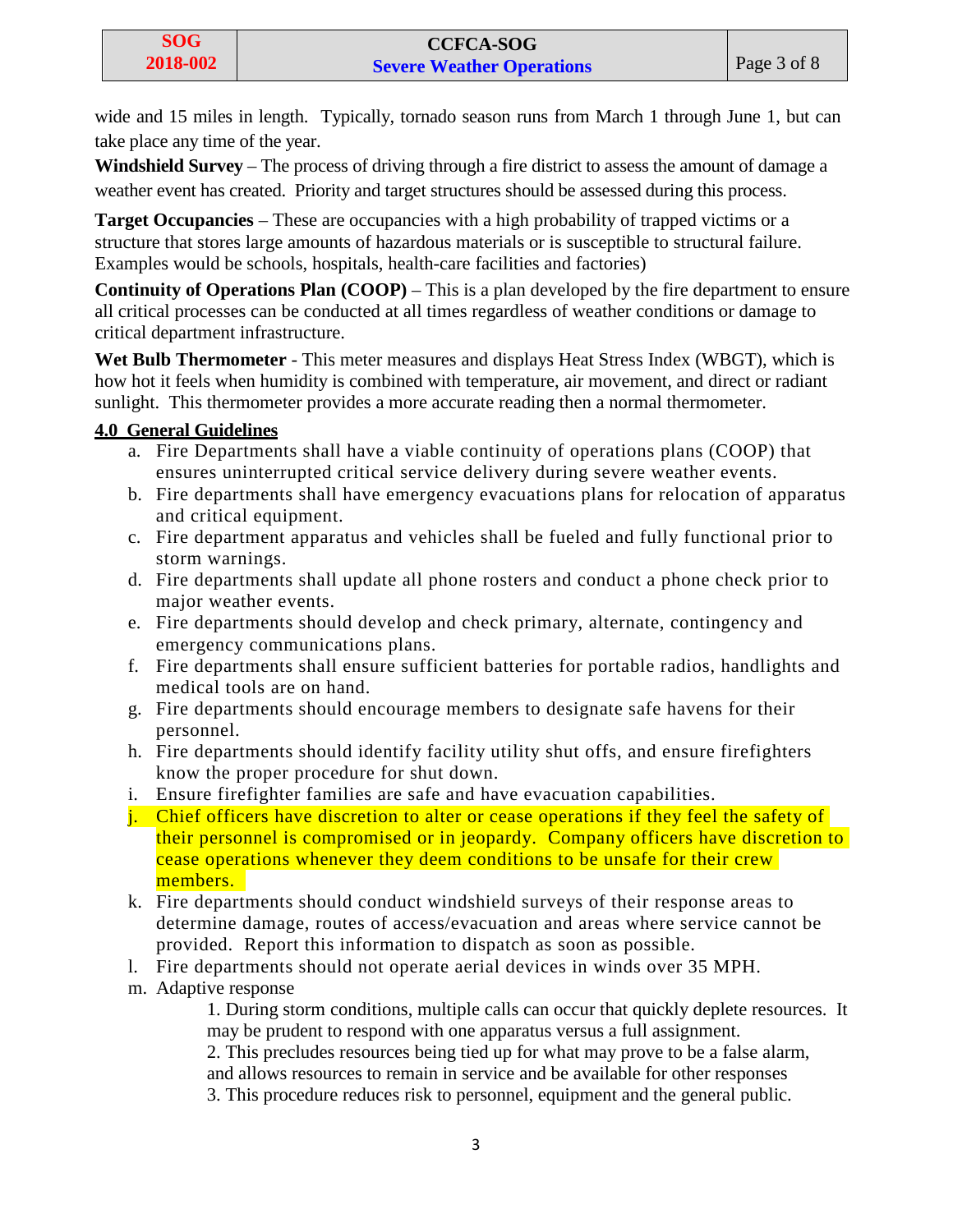4. Storm Response. During storm response protocol, Cumberland Emergency Services will dispatch one unit to commercial and residential alarms.

5. Structural fires of any type (commercial or residential) will receive a full assignment in accordance with the run card for that particular building or in accordance with AVL.

6. Emergency services will not be dispatched in winds 50 MPH or greater, or winds gusting to 65 MPH. Calls will be logged and queued for response once wind conditions are safe for operations.

### n. Task Force response

1. Depending upon the call, sending a task force may be the efficient response means.

2. Forming a task forces allow specialized units to be integrated with engine and truck companies for specific assignments.

3. Consideration of the available resources must be factored.

4. The task force concept can be employed for responses such as wildland fires, water rescue or technical rescue incidents requiring manpower above what the first alarm would bring.

o. If stations require evacuation, utilities should be shut off prior to departure.

p. Departments will continue operating in the adaptive response mode until a Chief Officer determines it safe to conduct normal operations.

## 4.1 **Guidelines for Operations During Tropical Storms, Hurricanes and Tornados**

- a. Tropical storms and hurricanes create heavy rainfall and high winds. Tornados can develop sustained winds that create missiles and move objects. Fire departments operating during these events need to be cognizant of these dangers, and to plan accordingly.
- b. Fire departments should not operate outdoors in sustained winds of 50 MPH or greater.
- c. Flooding may result and create barriers between rescuers and patients. At no time shall rescuers wear turnout gear in flooded areas. Personal flotation devices shall be worn at all times in and around flooded areas.
- d. Do not drive fire apparatus through flooded areas. Go around these areas or have other units respond from a different direction.
- e. Boat work during these events:
	- 1. Ensure all firefighters working with boats during these conditions can swim.
	- 2. Personnel shall work in teams of two.
	- 3. All boat occupants shall wear personal flotation devices.
	- 4. Ensure the boat has communications with ground based units.
- f. External hazards (electrical, gas and water) must be assessed.
- g. Personnel may be limited due to wind conditions and visibility. High winds can create issues with controlling watercraft.

## **4.2 Activities during a severe weather event watch**

- a. A watch indicates that a storm may be imminent within 36 hours.
- b. Fire department leadership should develop an incident action plan for the impending storm.
- c. Top off all department vehicles and power driven equipment (chain saws, generators etc,)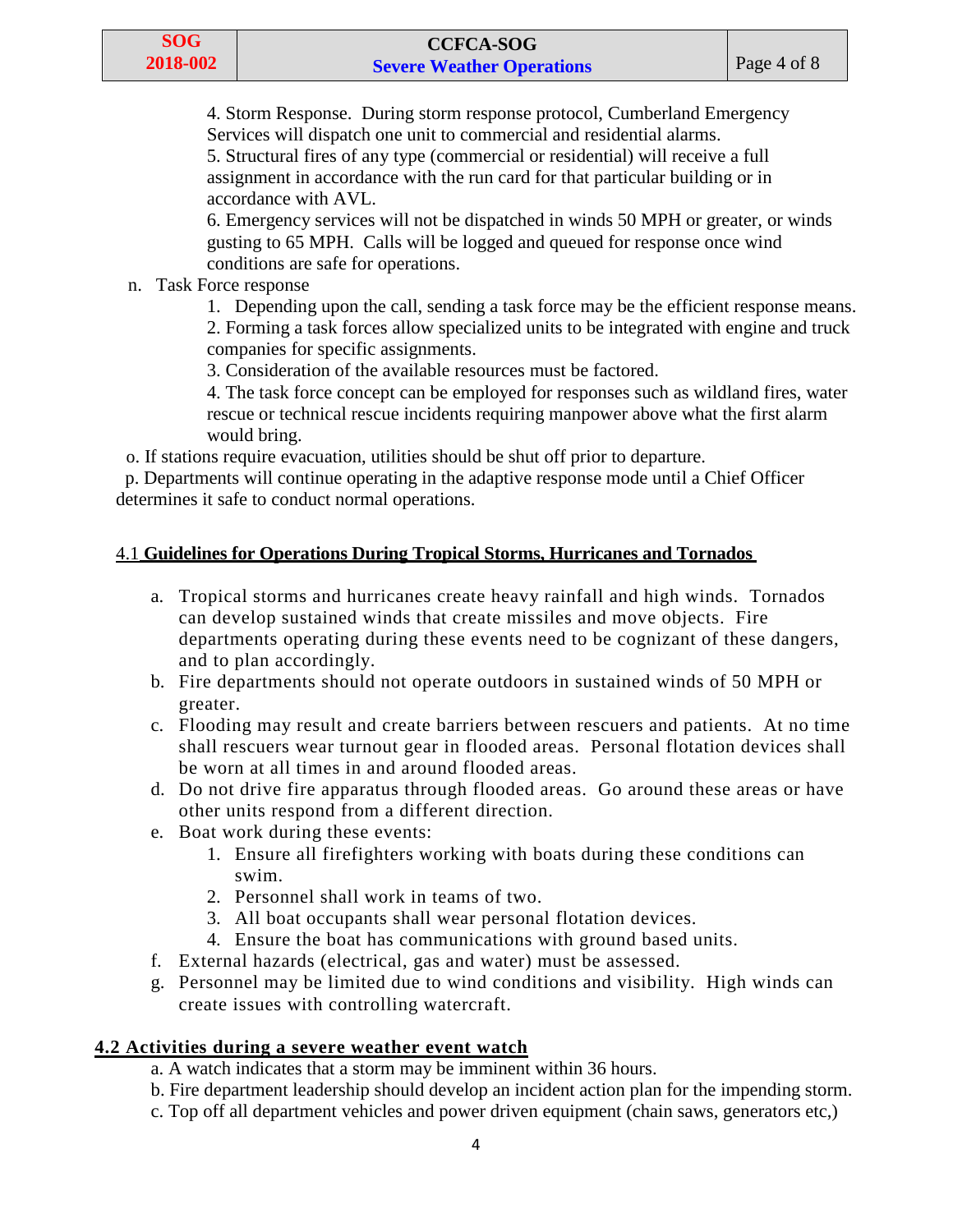- d. Test run all equipment to ensure functionality.
- e. Ensure all cascade systems and SCBA bottles.
- f. Restock supplies as needed.
- g. Ensure fuel tanks have sufficient volume to handle extended operations.
- h. Develop a schedule that includes work/rest cycles for personnel.
- i. Ensure all loose items in/around the station(s) are secured and will not become missiles.

### **4.3 Activities during a severe weather event warning**

- a. A warning indicates a storm may be imminent within 24 hours
- b. Move all personal vehicles to high ground if needed.
- c. If emergency services to certain areas may be or are compromised, notify the public.

Authorized media releases by department chief officers or the department public information officer should address these situations and serve a notification means.

d. Implement recall for paid personnel (if necessary).

e. Ensure personnel have sufficient bedding, sleeping gear, uniforms and toiletries for extended operations. Personnel should have a 72-hour bag with supplies and food that does not require cooking.

f. Maintain situational awareness and brief personnel accordingly.

### **4.4 Guidelines for Operations During Flooding Conditions**

a. Flooding conditions should not be taken lightly. Currents can be deadly and injure or kill personnel. Precautions must be taken to ensure their safety.

b. Floods can bring hazards to you. Examples are floating or submerged propane tanks, floating vehicles, poisonous reptiles and subsequent fires resulting from the flooding.

c. Firefighting during flooding conditions requires caution and risk acceptance.

1. The use of turnout gear is at the discretion of the incident commander.

2. Risk versus benefit must be assessed. The mode of operation (defensive versus offensive, interior versus exterior) must be determined in accordance with the risk assessment.

3. Conditions will determine and dictate firefighting operations.

- 4. Access may be hindered or prevented by flooding conditions.
- 5. Water supply may be limited.

d. Before moving through water, personnel should "sound" the ground to ensure holes or washouts are not present.

## **4.5 Guidelines for Operations During Snow, Sleet or Ice Storms**

a. Access will be the main concern during these weather events. Roads and driveways may be impassable requiring long, hand stretched hoselines. Aerial devices and ladders may not be able to be placed.

b. Run off from hose streams may create icy conditions.

c. Response will be delayed due to ice and snow conditions on the roadways. Anticipate delays and plan accordingly.

d. Visibility from windblown snow may be limited. Adjust apparatus speed accordingly. e. Response may not be safe and viable. Chief Officers have discretion to limit or cease operations as needed.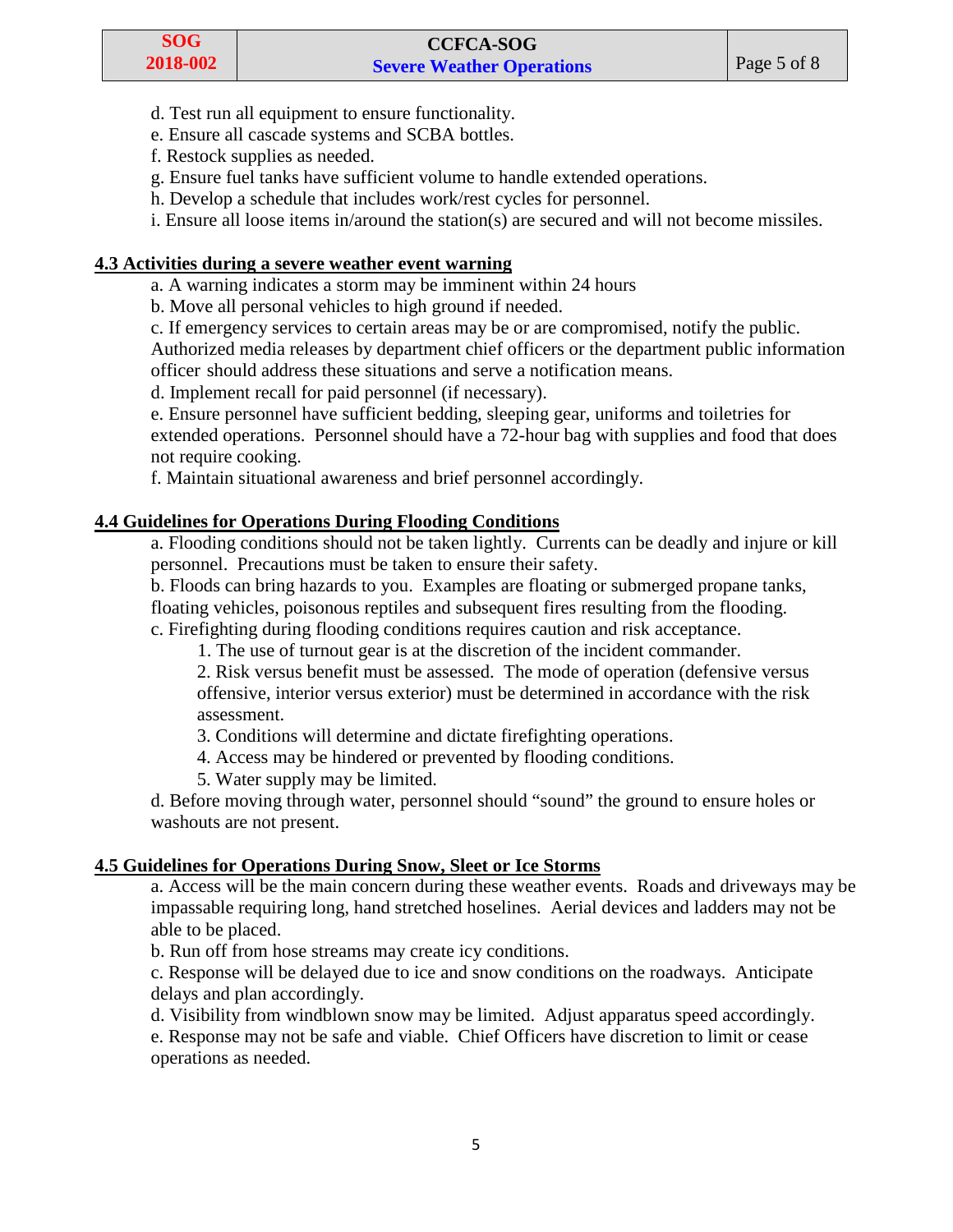#### **4.6 Guidelines for Extreme Heat Conditions**

- a. Extreme heat is considered temperatures 80 degrees (F) or higher. High humidity coupled with temperatures 80 degrees or higher
- b. Wet bulb thermometer reading of 80 degrees (F) or greater
- c. Recommended procedures to follow:
	- 1. Create a work/rest cycle to ensure firefighters are not overworked
	- 2. Establish a rehabilitation sector
		- a. Use EMS personnel
		- b. Provide hydration
		- c. Provide cooling (cab/crew compartment interiors, tents)
		- d. At a minimum, take firefighter vitals
		- e. Have EMS assess firefighter vitals and hydration status before allowing return to activities
- d. Wet bulb readings
	- 1. Less than 70 degrees Fahrenheit. No special action is required. Normal firefighting hydration and rehab procedures for the training and operations should be followed.
	- 2. 71 to 80 degrees Fahrenheit. Training and operations continue without limitation, but conditions and all personnel will be monitored closely by EMS, and the IC will increase rehab time and hydration opportunities for all personnel.
	- 3. 81 to 85 degrees Fahrenheit. Training and operational conditions are considered hazardous if mitigation steps are not taken. The IC will ensure the following steps to;
		- a. Initiate active cooling measures with all personnel ASAP
		- b. Ensure persons not required to be in PPE are not in PPE
		- c. Plan for;
			- i. Increased rehab time
			- ii. Increased time between drills
			- iii. Increased hydration opportunities for all personnel
			- iv. Aggressively monitor all personnel closely
	- 4. 86 to 90 degrees Fahrenheit. Training should cease**.** Additional mitigation steps (above and beyond the mitigation implemented at 81 - 85 degrees) must be taken to allow training to continue. Firefighters operating at incidents must be more closely monitored and assessed. Increase mitigation steps.
		- a. Ensure adequate hydration
		- b. Increase EMS monitoring

5. Consider additional alarms to bring fresh firefighters to the incident.

6.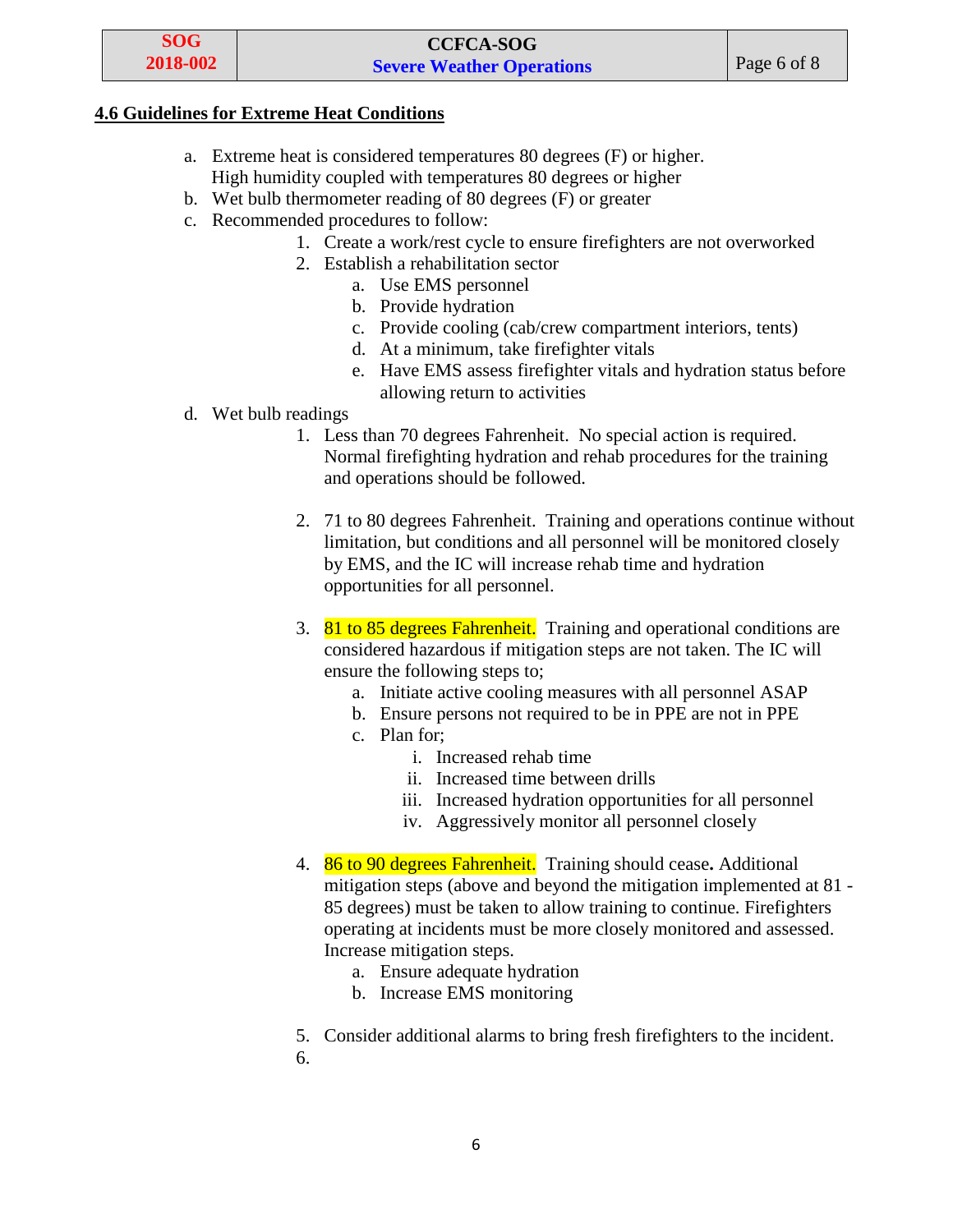#### **4.7 Guidelines for Extreme Cold Conditions**

a. Extreme cold conditions will affect fireground operations as rapidly as extreme heat conditions.

- b. Incident commanders must plan for these conditions and prepare accordingly.
- c. Frost nip and frost bite can damage firefighters permanently, and must be prevented.
- d. Exposure to extreme cold may result in hypothermia.
- e. Provide heated rest areas for personnel.

#### **5.0 Extreme weather decision matrix.**

a. The accompanying matrix **provides incident commanders and dispatch a management tool** to safely formulate decision on resource management. The intent is to prompt the incident commander on potential resources he/she may need that may become overlooked in the heat of battle, or to automatically dispatch resources in accordance with agreed upon policies. b. Weather conditions are indicated on the left axis which are normally experienced in our

county during firefighting operations.

- c. The top axis identifies resources normally used during fireground operations.
- d. A color coded box system indicates the following:

1. Green – this color indicates that the *incident commander makes this decision* and requests the additional resources on his own accord.

2. **Orange** – this color indicates a situation where the dispatcher will call the incident commander and remind him/her to request additional resources. The incident commander will consider the prompting, and make his/her decision accordingly. 3. Red – this color indicates resources that will automatically be dispatched to the

fireground by the dispatcher.

e. The matrix does not limit the incident commander to just these resources. The incident command may request additional resource when and where he/she decides.

| Condition                     | Cease<br>Response | Additional<br>Engine | Truck | <b>Additional Additional</b><br>Manpower | <b>EMS</b><br>QRV | <b>EMS</b><br><b>Trans</b> | Warm/<br>Cool<br>Tents | Additional<br><b>Hydration</b> | Extended<br>Rehab |
|-------------------------------|-------------------|----------------------|-------|------------------------------------------|-------------------|----------------------------|------------------------|--------------------------------|-------------------|
| $>$ 32 F                      |                   |                      |       |                                          |                   |                            |                        |                                |                   |
| 71-80 WB                      |                   |                      |       |                                          |                   |                            |                        |                                |                   |
| 81-85 WB                      |                   |                      |       |                                          |                   |                            |                        |                                |                   |
| 86-90 WB                      |                   |                      |       |                                          |                   |                            |                        |                                |                   |
| <b>Extended</b><br>Operations |                   |                      |       |                                          |                   |                            |                        |                                |                   |
| <b>Extreme</b><br>Weather     |                   |                      |       |                                          |                   |                            |                        |                                |                   |



IC determines need and requests same from dispatch

Dispatch queries IC to remind/determine need

Dispatch automatically sends these assets or executes this task